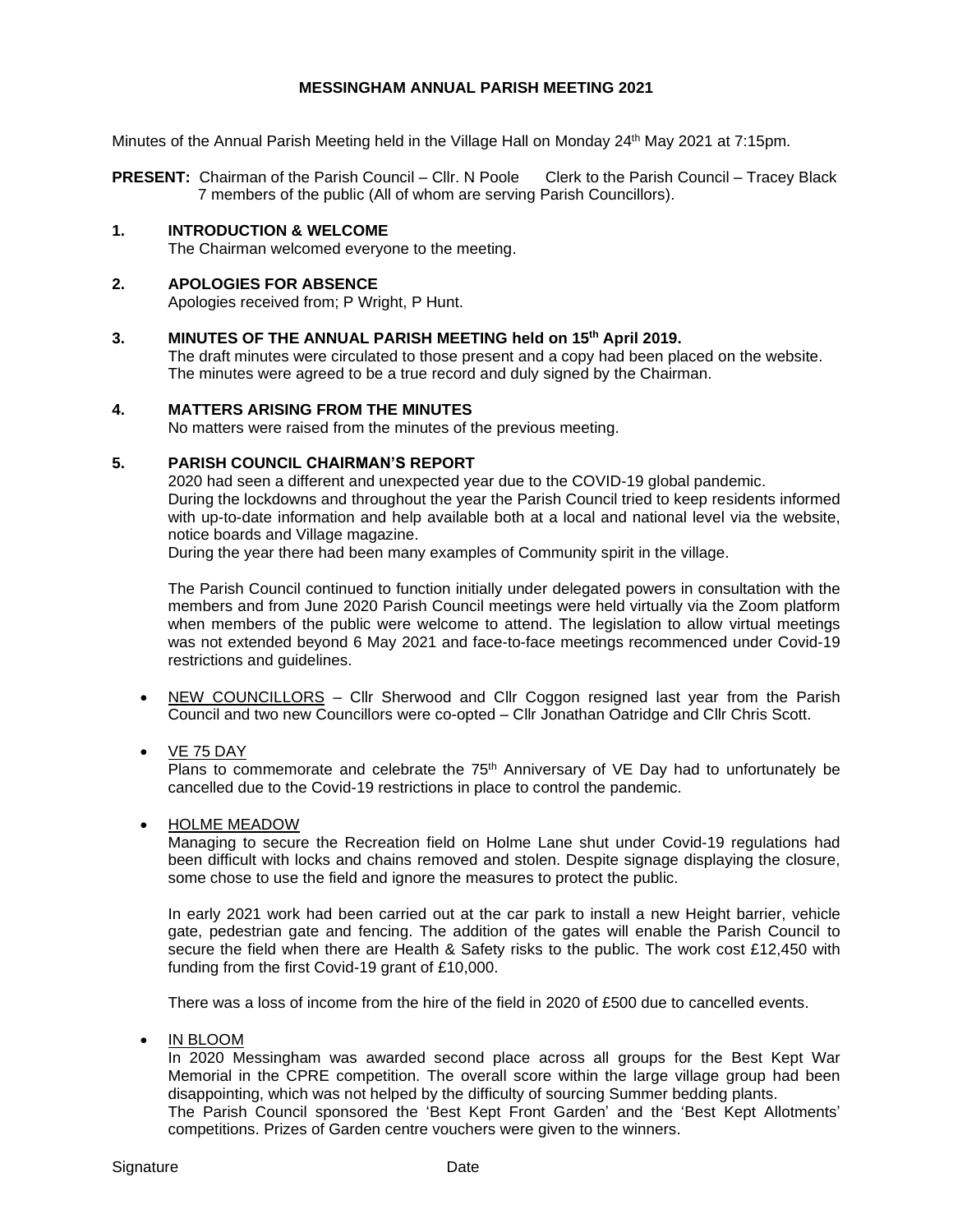The Parish Council was awarded a Spring In Bloom grant from NLC of £484 to purchase three new planters at the Village Entry signs.

### • GRASS CUTTING

The cutting of the Highway verges in Messingham and Public footpaths in both Messingham and Holme continued to be managed by the Parish Council under the NLC devolved cutting scheme. In 2020 the Parish Council additionally agreed to manage the grass cutting contract for East Butterwick and Manton. Grants were received from NLC for all of this work.

### • DOG FOULING & LITTER

There had been a significant amount of dog fouling and litter around the village. Dog fouling not only unpleasant also poses a danger to humans. NLC litter wardens have commenced a regular patrol of the village and hand out fixed penalty notices for littering and dog fouling.

Many volunteer litter pickers have risen to the challenge of helping to keep Messingham & Holme free from litter, and many filled bags of litter have been collected by NLC. The Parish Council arranged for the provision of equipment and bags from NLC for the volunteers.

### • REMEMBRANCE DAY

Remembrance Sunday had to disappointingly be a low key event last year to meet the Government restrictions in place. Residents were encouraged to Remember the Fallen, from their gardens and doorsteps and those wishing to place a wreath on the War Memorial were welcomed to do so throughout the day. A recording of the closed service was placed on the Parish Council website.

### **ALLOTMENTS**

There was a higher than normal demand for allotments in 2020 due in part to many having more available time. The whole allotment site looked excellent last Summer which proved difficult to judge the 'Best Kept Allotment' winners.

All 56 plots are presently rented, they are £10.00 per year for a full size garden allotment plus expenses for water and hedging & dyking.

A further two acres of land has recently been made available for new allotments.

A mixture of nine fruit trees including some heritage varieties have been planted at the allotments to form a new Community Orchard as part of the Northern Forest Tree planting scheme.

# • CHRISTMAS DISPLAY COMPETITION

The Parish Council launched a new Christmas display competition with a prizes for both the Best Residential display and the Best Commercial display. There were many lights and festive displays in both Messingham and Holme with a lot of hard work and imagination having gone into them. The success, enthusiasm and community team work lifted the spirits of many at the end of a difficult year.

#### • VILLAGE CAR PARK PROJECT

The new Village Car Park was completed and offers free parking to residents and visitors to Messingham using the shops, facilities and events etc. It is hoped this will help alleviate some of the parking issues on the High Street and Wendover Road.

The main construction of the Car Park was funded with a £70,000 grant from NLC.

£10,000 Precept grant funding went towards the solar lighting columns of £6,752 and a kerb barrier of £2,375.

A Height barrier, gate and fencing was installed at a cost of £4,580.

The services of NLC were used for the procurement process along with management of the complete project.

# • ANNUAL PRECEPT

**2020/21** The precept for 2020/21 was £69,500 against a budget of £67,717 with the surplus going to a projects budget.

- 2020/21 Donations to local organisations totalled £8,680.
	- The Chairman's Allowance made a donation to Royal British Legion of £200.
- The Parish Council received Covid-19 grants of £10,000 & £10,732 during the year.